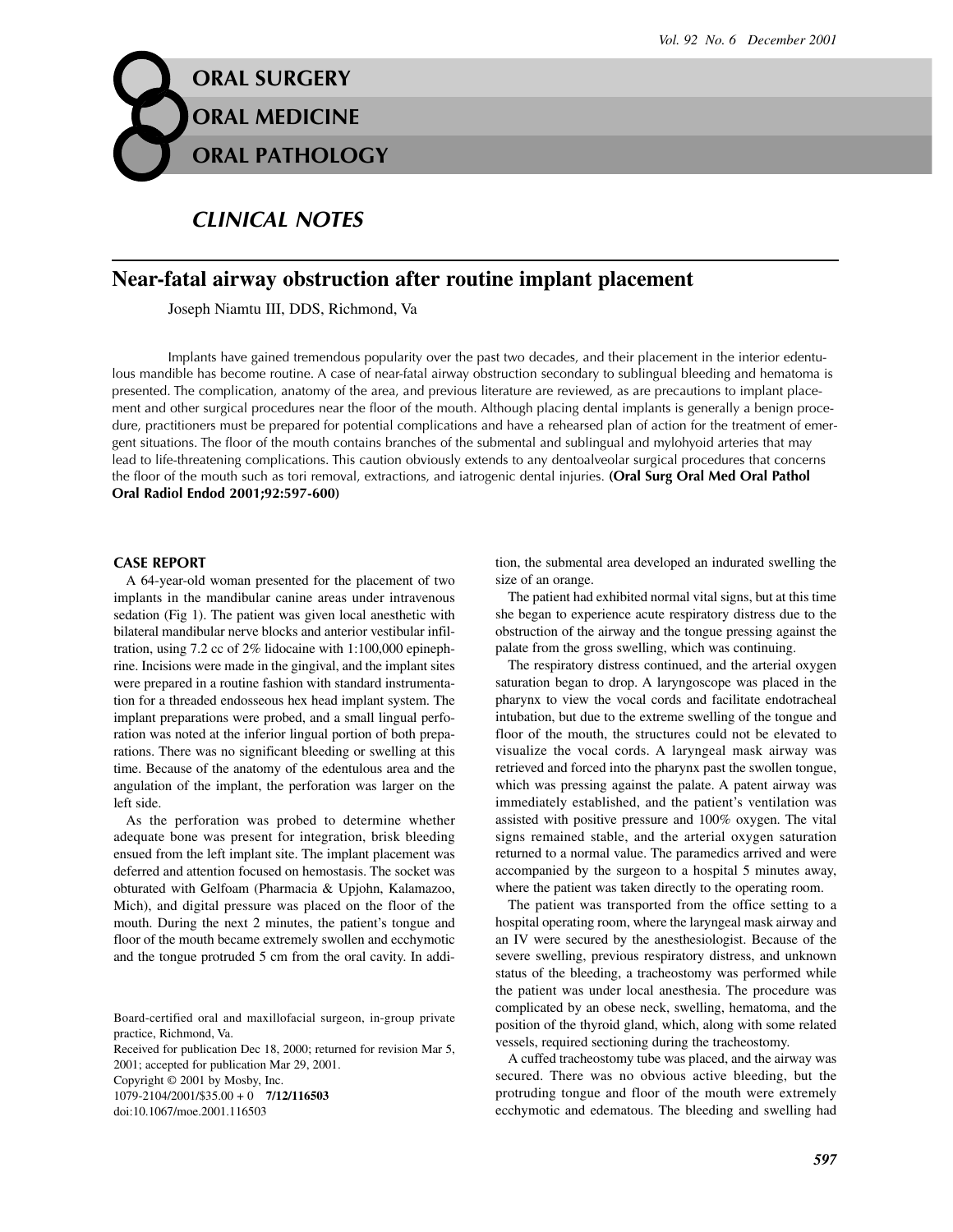

Fig 1. Frontal and lateral views of the patient after emergency tracheostomy. Note the severe hematoma of the tongue and floor of the mouth. The tongue is blue from extravasation of blood, and the submental area is grossly expanded from hematoma. It is this type of swelling that forces the tongue against the hard and soft palate and obstructs the airway.



Fig 2. A lateral view of the patient 3 days after the bleed. The patient was asked to stick out her tongue in the photograph to show that the swelling was significantly diminished. Note the ecchymosis of the tongue and neck from the resolving hematoma.

appeared to stop at this point, which was now 45 minutes after the initial bleed. Because of the amount of distortion of the normal tissues and the fact that the bleeding appeared to have tamponaded, a decision was made to forego exploration of the floor of the mouth and observe the patient for further bleeding.

The patient was admitted to the intensive care unit and placed on a ventilator. A chest x-ray was obtained to confirm tracheostomy position and evaluate lung fields for possible aspiration. Ice was applied to the chin and neck. The patient underwent an uneventful course in the intensive care unit. She was weaned off the ventilator on the second postoperative day. By the third postoperative day, a majority of the swelling had subsided (Fig 2) and the tracheostomy was discontinued the afternoon of the fourth postoperative day. The patient remained in the hospital for an additional 48 hours.

## **DISCUSSION**

Dental implants are an accepted mainstay of restorative dental therapy; thousands of dental implants are placed per year in a safe and effective manner. Although most dental implants can be placed very simply, case reports of near-fatal complications from dentoalveolar surgery exist.1-12 Severe bleeding can also occur from iatrogenic injuries in the floor of the mouth as a result of misdirected dental burs and disks.13,14

Bavitz et al<sup>15</sup> presented an excellent review of the arterial supply to the floor of the mouth, in which they state that the lingual artery is typically the third branch of the external carotid artery. From its place of origin, approximately at the level of the hyoid bone, the lingual artery courses anterior; it then makes a small loop and passes deep into the hyoglossus muscle. Medial to the muscle, the artery continues anteriorly and superiorly. At the approximate area of the anterior border of the hyoglossus muscle, the lingual artery releases the sublingual artery and continues as the profunda (deep) lingual artery, which is the terminal branch and main artery to the body of the tongue. The sublingual artery is situated in the floor of the mouth, medial to the sublingual gland, and it supplies blood to the gland, the mucous membrane of the floor of the mouth, the mylohyoid muscle, and the lingual gingivae. The artery also sends small branches to the tongue, as well as into the mandible, through foramina in the genial tubercle area.

In addition to the facial artery, except when arising as a common trunk with the lingual, is the fourth branch arising from the external carotid artery. After its route through the submandibular gland and before crossing the inferior border of the mandible, the facial artery gives rise to the submental artery. The submental artery courses anteriorly along the inferior surface of the mylohyoid muscle. The submental artery supplies blood to the submandibular triangle, the anterior belly of the digastric muscle, and the mylohyoid muscle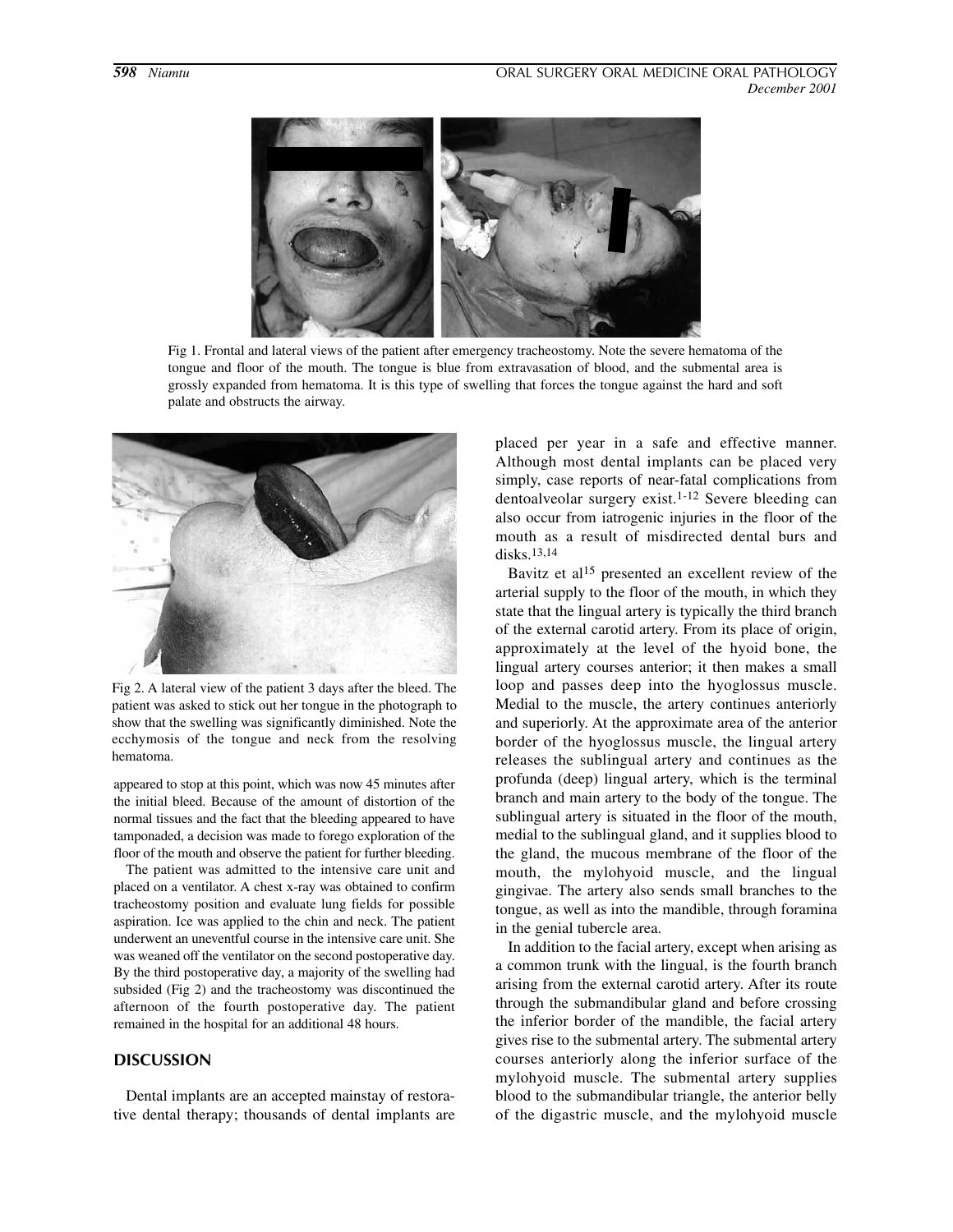#### ORAL SURGERY ORAL MEDICINE ORAL PATHOLOGY *Niamtu 599 Volume 92, Number 6*



Fig 3. A cadaver dissection showing the lingual artery and the sublingual artery as they transverse the floor of the mouth. The lingual artery is normally the third branch of the external carotid artery, and, therefore, violations of this artery or one of its branches can produce severe bleeding. (Picture courtesy of RHH McMinn, RT Hutchins. Color Atlas of Human Anatomy. Chicago: Mosby–Year Book; 1977.)

through perforating branches. The blood supply to either side of this muscle can be taken over functionally by one of these arteries in the absence of the other.15 Bavitz et al<sup>15</sup> dissected 74 human adult cadavers, in which 60% of the lateral neck dissections had a large branch of the submental artery perforating the mylohyoid muscle. This indicates that the submental artery plays a very significant role in the blood supply to the floor of the mouth and lingual gingival. Fifty-three percent of the dissections of the floor of the mouth revealed a small, insignificant, or missing sublingual artery. In each of these cases, a large branch of the submental artery was found perforating the mylohyoid. This indicates that the submental artery is most often the major source—and sometimes the only arterial source—to the floor of the mouth (Fig 3).

In 1999, Hofschneider et al<sup>6</sup> reported a cadaver study in which 34 human heads were dissected to examine the arterial supply that is at risk for injury in the floor of the mouth. Their study showed the presence of a sublingual artery in 71% of the specimens. Extremely relevant was their finding of a large branch of the submental artery perforating the mylohyoid muscle at an average distance of 31 mm lateral to the Menton. A conclusion of this study was that the injured vessels in the floor of the mouth are most likely branches of the sublingual artery and not the submental artery. Regardless of the variability of the specific vessel involved, both studies indicate that the submental and sublingual arteries may course intimately to the lingual



Fig 4. A dried mandible showing a bur perforation at the base of a first premolar socket. Tearing of the periosteum, muscles, or vessels may result in severe bleeding. The concave mandibular anatomy should always be kept in mind, and gentle drill pressure with great tactile attention should be used so the lingual cortex of the mandible is not perforated.

cortical plate from the floor of the mouth. It should be stressed that the atrophic edentulous mandible is even shorter and perforations occur deeper in the floor of the mouth (Fig 4). The relevance of the dissection study by Bavitz et al<sup>15</sup> indicates that previous attempts to ligate the lingual artery for floor of mouth hemorrhage may be ineffective and that the sublingual or its parent facial artery should be ligated first. If this does not control the bleeding, then the lingual artery should be ligated. Arterial ligation procedures are complex operations and require the expertise of a surgeon skilled in head and neck surgery. External arterial ligation is only used in severe or uncontrollable cases. Successful exploration of the floor of the mouth with visualization and ligation of the offending vessel has been described.7 The author interjects that exploration of a hematoma or active bleed of the floor of the mouth is very technically difficult because of the engorgement of the tissues and the nature of the injured or severed artery to retract into the deeper tissues. If this procedure is attempted, the patient should be sedated, with a secure airway, to prevent respiratory obstruction and aspiration. Should a significant floor of the mouth laceration or hematoma develop, pressure should be placed between the suspected area by placing the thumb inside the mouth over a stack of gauze and the index finger outside the mouth to compress the bleeding area. If any significant bleeding or swelling results, airway compromise should be anticipated. Although this article represents immediate hemorrhage, delayed bleeding has been described hours after surgery.8 Because severe bleeding can be delayed, it is prudent to closely follow any patient with significant penetrating trauma to the floor of the mouth. This includes